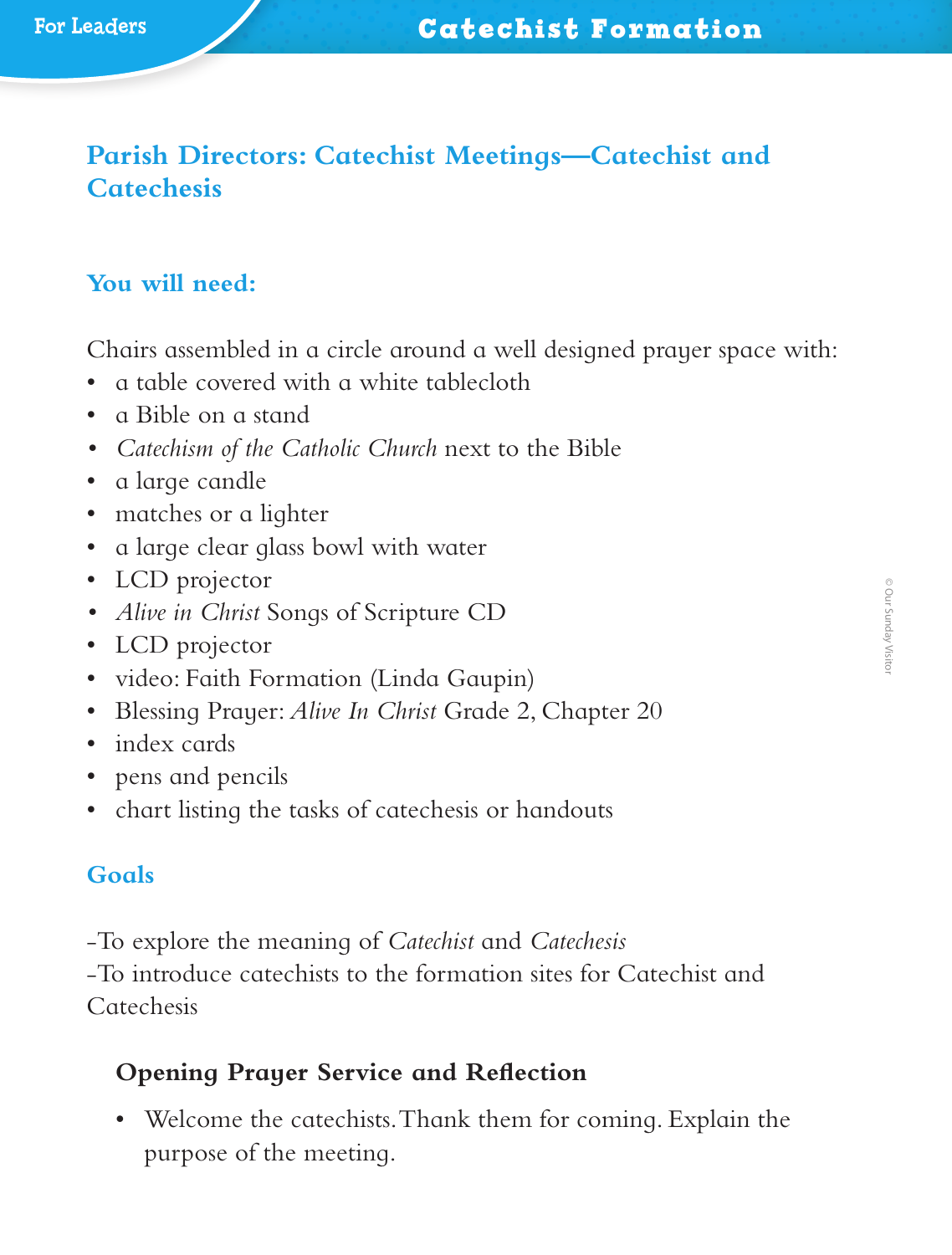- Invite catechists to form a circle around the prayer space.
- Light the candle.
- Use the Blessing Prayer in Grade 2, Chapter 20, as the Opening Prayer.

## **Input**

- Distribute index cards and pens or pencils.
- Have catechists spend a few minutes jotting down their response to the question: How would you respond to the request: "Describe yourself as a person of faith."
- Have them share their responses in small groups or in pairs. When the sharing is finished, ask volunteers to share any thoughts or insights they had with the larger group.
- Summarize their sharing, and point out that first and foremost a catechist is a person of faith. When all is said and done, catechesis is the handing on of faith. Not just "book" faith but personal and communal faith.
- Play the video Faith Formation (Linda Gaupin) and ask the small groups to respond to these questions:
- In what ways do you feel "called"?
- How does your faith affect the way you live on a daily basis?
- When the discussion is finished, tell the small groups they are to come up with one song or artistic piece (drawing, collage, clay mold) that represents for their group "a person of Faith." When their creations are finished, have them share for the whole group.
- Summarize by pointing out that being a catechist is an important ministry in the Church and we give what we have so it is important to nurture our faith. Encourage catechists to go